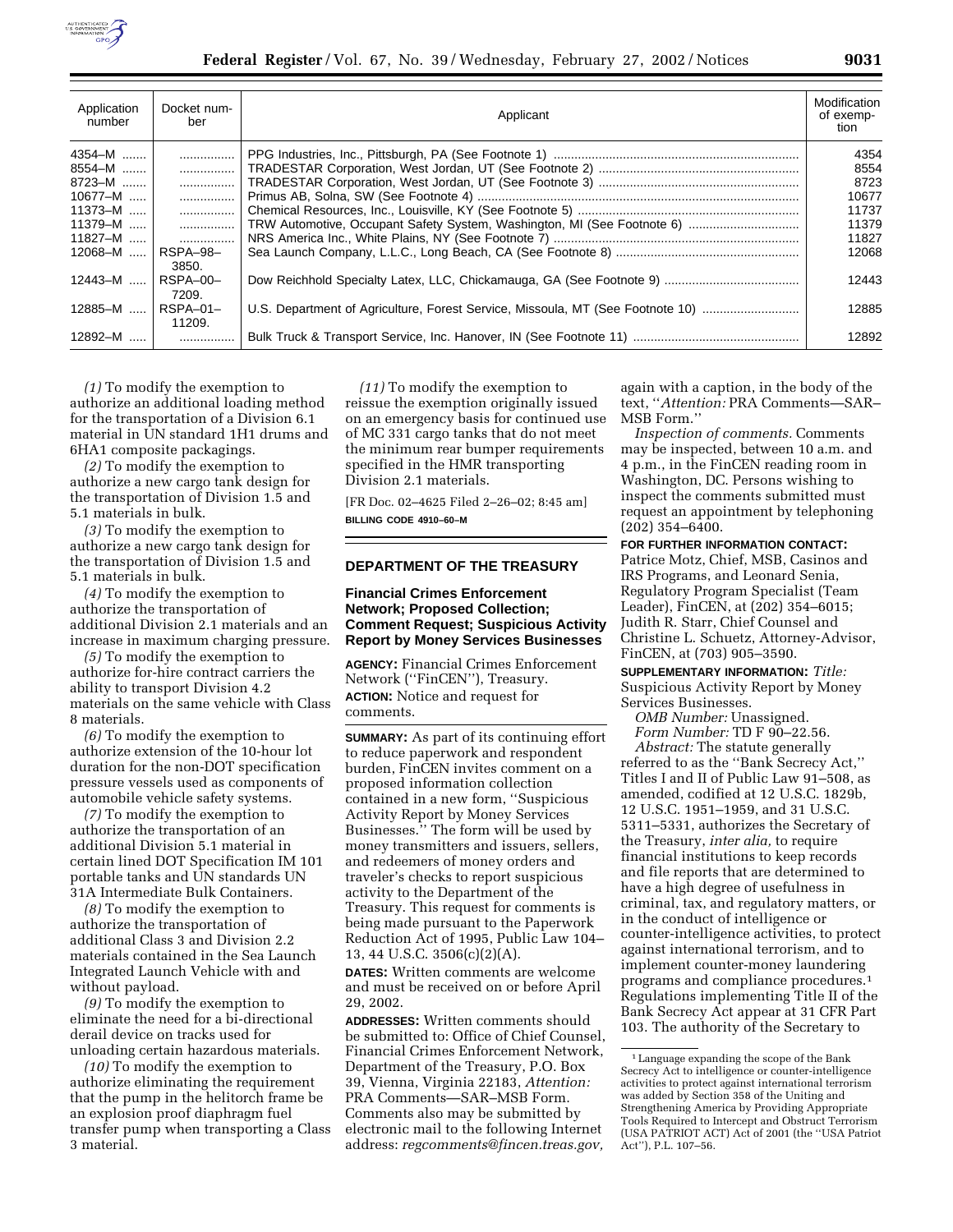administer the Bank Secrecy Act has been delegated to the Director of FinCEN.

The Secretary of the Treasury was granted authority in 1992, with the enactment of 31 U.S.C. 5318(g), to require financial institutions to report suspicious transactions. On March 14, 2000, FinCEN issued a final rule requiring certain categories of money services businesses (''MSBs''), including money transmitters and issuers, sellers, and redeemers of money orders and traveler's checks, to report suspicious transactions. (65 FR 13683). The final rule can be found at 31 CFR 103.20.

On December 20, 2001, FinCEN published a notice in the **Federal Register** (''FinCEN Issuance 2001–2''), reminding money transmitters and issuers, sellers, and redeemers of money orders and traveler's checks that the requirement to report suspicious transactions would apply to transactions occurring on or after January 1, 2002. In FinCEN Issuance 2001–2, FinCEN directed such entities to report suspicious activity on the existing bank suspicious activity report, Form TD F 90–22.47, until such time as FinCEN developed a form to be used solely by money transmitters and issuers, sellers, and redeemers of money orders and traveler's checks. This notice contains the draft form that has been specifically developed for use by money transmitters and issuers, sellers, and redeemers of money orders and traveler's checks to report suspicious activity (''SAR–MSB'').

The information collected on the new form is required to be provided pursuant to 31 U.S.C. 5318(g) and 31

CFR 103.20. This information will be made available, in accordance with strict safeguards, to appropriate criminal law enforcement and regulatory personnel for use in official performance of their duties, for regulatory purposes and in investigations and proceedings involving domestic and international money laundering, tax violations, fraud, and other financial crimes.

Reports filed by MSBs required to report suspicious transactions under 31 CFR 103.20, and any reports filed voluntarily by other MSBs will be subject to the protection from liability contained in 31 U.S.C. 5318(g)(3) and the provision contained in 31 U.S.C. 5318(g)(2) which prohibits notification of any person involved in the transaction that a suspicious activity report has been filed.

The draft SAR–MSB is presented only for purposes of soliciting public comment on the form. This form should not be used at this time to report suspicious activity. A final version of the form will be made available at a later date. In the meantime, money transmitters and issuers, sellers, and redeemers of money orders and traveler's checks should continue to report suspicious activity on TD F 90– 22.47, and are requested to enter the letters ''MSB'' in block letters at the top of the form and in the empty space in item 5 of the TD F 90–22.47.

*Type of Review:* New information collection.

*Affected public:* Business or other forprofit institutions.

*Frequency:* As required.

*Estimated Burden:* Reporting average of 35 minutes per response. Estimated number of respondents = 10,000. Estimated Total Annual Responses = 10,000. Estimated Total.

*Annual Burden Hours:* 350,000 hours. An agency may not conduct or sponsor, and a person is not required to respond to, a collection of information unless the collection of information displays a valid OMB control number. Records required to be retained under the Bank Secrecy Act must be retained for five years. Request for Comments

Comments submitted in response to this notice will be summarized and/or included in the request for OMB approval. All comments will become a matter of public record. Comments are invited on: (a) Whether the collection of information is necessary for the proper performance of the functions of the agency, including whether the information shall have practical utility; (b) the accuracy of the agency's estimate of the burden of the collection of information; (c) ways to enhance the quality, utility, and clarity of the information to be collected: (d) ways to minimize the burden of the collection of information on respondents, including through the use of automated collection techniques or other forms of information technology; and (e) estimates of capital or start-up costs and costs of operation, maintenance and purchase of services to provide information.

Dated: February 21, 2002.

#### **James F. Sloan,**

*Director, Financial Crimes Enforcement Network.*

**BILLING CODE 4810–02–P**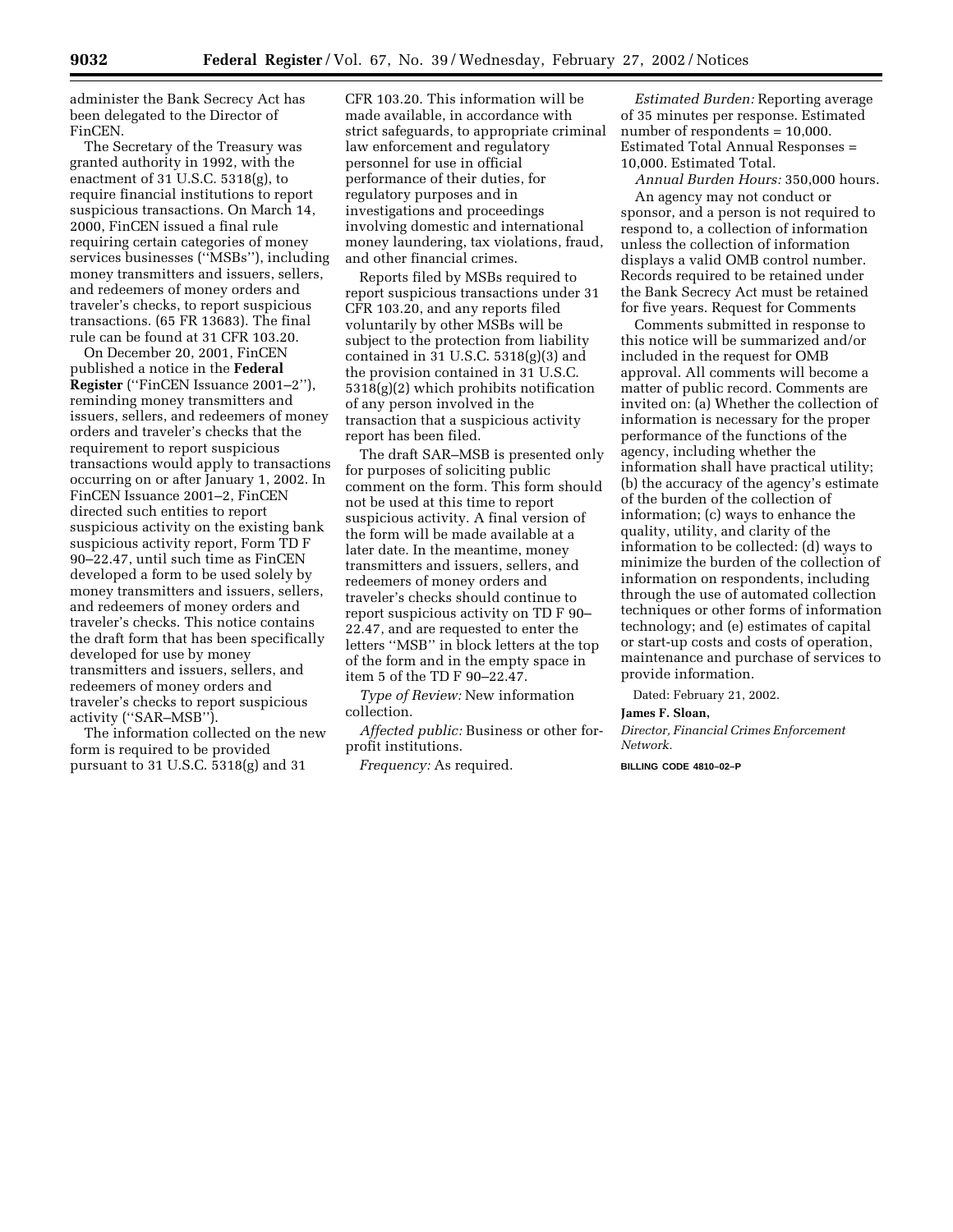Attachment-Suspicious Activity Report by Money Services Businesses

| TD F 90-22.56<br><b>Treasury Form</b><br>February 2002                                                                        | <b>Suspicious Activity Report by</b>                                                    | <b>Money Services Business</b>                         |                                                                                                                                                           |                            |                                            |  |  |
|-------------------------------------------------------------------------------------------------------------------------------|-----------------------------------------------------------------------------------------|--------------------------------------------------------|-----------------------------------------------------------------------------------------------------------------------------------------------------------|----------------------------|--------------------------------------------|--|--|
|                                                                                                                               | Please type or print. Always complete entire report (see instructions).                 |                                                        |                                                                                                                                                           |                            | OMB No. Unassigned                         |  |  |
| 1 Check the box if this report corrects a prior report.                                                                       |                                                                                         |                                                        |                                                                                                                                                           |                            |                                            |  |  |
| 2 Type of filer (check all that apply)                                                                                        |                                                                                         |                                                        |                                                                                                                                                           |                            |                                            |  |  |
| Issuer of money order(s)<br>a                                                                                                 | Seller of money order(s)<br>b <sub>1</sub>                                              |                                                        | c                                                                                                                                                         | Redeemer of money order(s) |                                            |  |  |
| Redeemer of traveler's check(s)<br>Seller of traveler's check(s)<br>Issuer of traveler's check(s)<br>f<br>e <sub>1</sub><br>d |                                                                                         |                                                        |                                                                                                                                                           |                            |                                            |  |  |
| Money transmitter<br>$g_{\parallel}$                                                                                          | U.S. Postal Service<br>h L                                                              |                                                        | i.                                                                                                                                                        |                            |                                            |  |  |
| Part I                                                                                                                        | <b>Customer Information</b>                                                             |                                                        |                                                                                                                                                           |                            |                                            |  |  |
| 3 Type of customer<br>Purchaser<br>a                                                                                          | $b \mid \cdot \mid$ Payee<br>Both<br>$\mathbf{c}$                                       |                                                        |                                                                                                                                                           |                            |                                            |  |  |
| 4 Individual's last name or Entity name                                                                                       |                                                                                         | 5 First name                                           |                                                                                                                                                           |                            | 6 Middle initial                           |  |  |
|                                                                                                                               |                                                                                         |                                                        |                                                                                                                                                           |                            |                                            |  |  |
| 7 Permanent address (number, street, and apt. or suite no.)                                                                   |                                                                                         |                                                        |                                                                                                                                                           |                            |                                            |  |  |
| 8 City                                                                                                                        |                                                                                         | 9 State   10 Zip code                                  |                                                                                                                                                           | 11 Country (if not U.S.)   |                                            |  |  |
| 12 Government issued identification document                                                                                  |                                                                                         |                                                        |                                                                                                                                                           |                            |                                            |  |  |
| Driver's license/State I.D.<br>a l                                                                                            | Passport<br>b                                                                           | ଏ ien registration                                     | $\Box$ Other                                                                                                                                              |                            |                                            |  |  |
| e Number<br>13 Taxpayer identification number                                                                                 | 14 Date of birth                                                                        | ้15_Phone้ อุบmber (include area code)                 | f Issuing state or country                                                                                                                                |                            |                                            |  |  |
|                                                                                                                               |                                                                                         |                                                        | $\frac{1}{2}$ $\frac{1}{2}$ $\frac{1}{2}$ $\frac{1}{2}$ $\frac{1}{2}$ $\frac{1}{2}$ $\frac{1}{2}$ $\frac{1}{2}$ $\frac{1}{2}$ $\frac{1}{2}$ $\frac{1}{2}$ |                            |                                            |  |  |
| 16 Customer number, if any                                                                                                    | YYYY<br>DD<br>MM.                                                                       | #7 Occupation/Type of business                         |                                                                                                                                                           |                            |                                            |  |  |
|                                                                                                                               |                                                                                         |                                                        |                                                                                                                                                           |                            |                                            |  |  |
| 18 Endorser's last hame or Entity name, if any                                                                                |                                                                                         | 19 Endorser's first name, if any                       |                                                                                                                                                           |                            | 20 Bank account number of endorser, if any |  |  |
|                                                                                                                               |                                                                                         |                                                        |                                                                                                                                                           | $\frac{1}{2}$              |                                            |  |  |
| Part II                                                                                                                       | <b>Suspect Instrument/Funds Transfer Information</b>                                    |                                                        |                                                                                                                                                           |                            |                                            |  |  |
|                                                                                                                               | 21 Financial services <b>involved</b> in suspect transaction(s) (Check all that apply.) | $c \perp$<br>Traveler's Check                          |                                                                                                                                                           |                            |                                            |  |  |
| <b>∐</b> Funds transfer<br>a I<br>22 Date or date range of suspicious activity                                                | Money order<br>$\mathbf{b}$ $\mathbf{L}$                                                | 23 Total dollar amount involved in suspicious activity | Other<br>d l                                                                                                                                              |                            |                                            |  |  |
| From<br>MM<br>YYYY<br>DD                                                                                                      | To<br>DD<br>YYYY<br>MМ                                                                  | \$i                                                    |                                                                                                                                                           | $\pm 0.00$                 |                                            |  |  |
| 24.1 Serial number(s) of money order(s)                                                                                       | or traveler's check(s)                                                                  | a Issuer name                                          |                                                                                                                                                           |                            |                                            |  |  |
| b Starting No.                                                                                                                |                                                                                         | c Ending No.                                           |                                                                                                                                                           |                            |                                            |  |  |
| 24.2 Serial number(s) of money order(s)                                                                                       | or traveler's check(s)                                                                  | a Issuer name                                          |                                                                                                                                                           |                            |                                            |  |  |
| b Starting No.                                                                                                                |                                                                                         | $\ $ c Ending No.                                      |                                                                                                                                                           |                            |                                            |  |  |
| 24.3 Serial number(s) of money order(s)                                                                                       | or traveler's check(s)                                                                  | a Issuer name                                          |                                                                                                                                                           |                            |                                            |  |  |
| b Starting No.                                                                                                                |                                                                                         | c Ending No.                                           |                                                                                                                                                           |                            |                                            |  |  |
| 25.1 Funds transfer number<br>a Issuer name                                                                                   |                                                                                         | 25.2 Funds transfer number<br>a Issuer name            |                                                                                                                                                           |                            |                                            |  |  |
| $b$ No. $i$                                                                                                                   |                                                                                         | $\frac{1}{1}$<br>b No.                                 |                                                                                                                                                           |                            |                                            |  |  |
|                                                                                                                               |                                                                                         | Catalog No. XXXXXX                                     |                                                                                                                                                           |                            |                                            |  |  |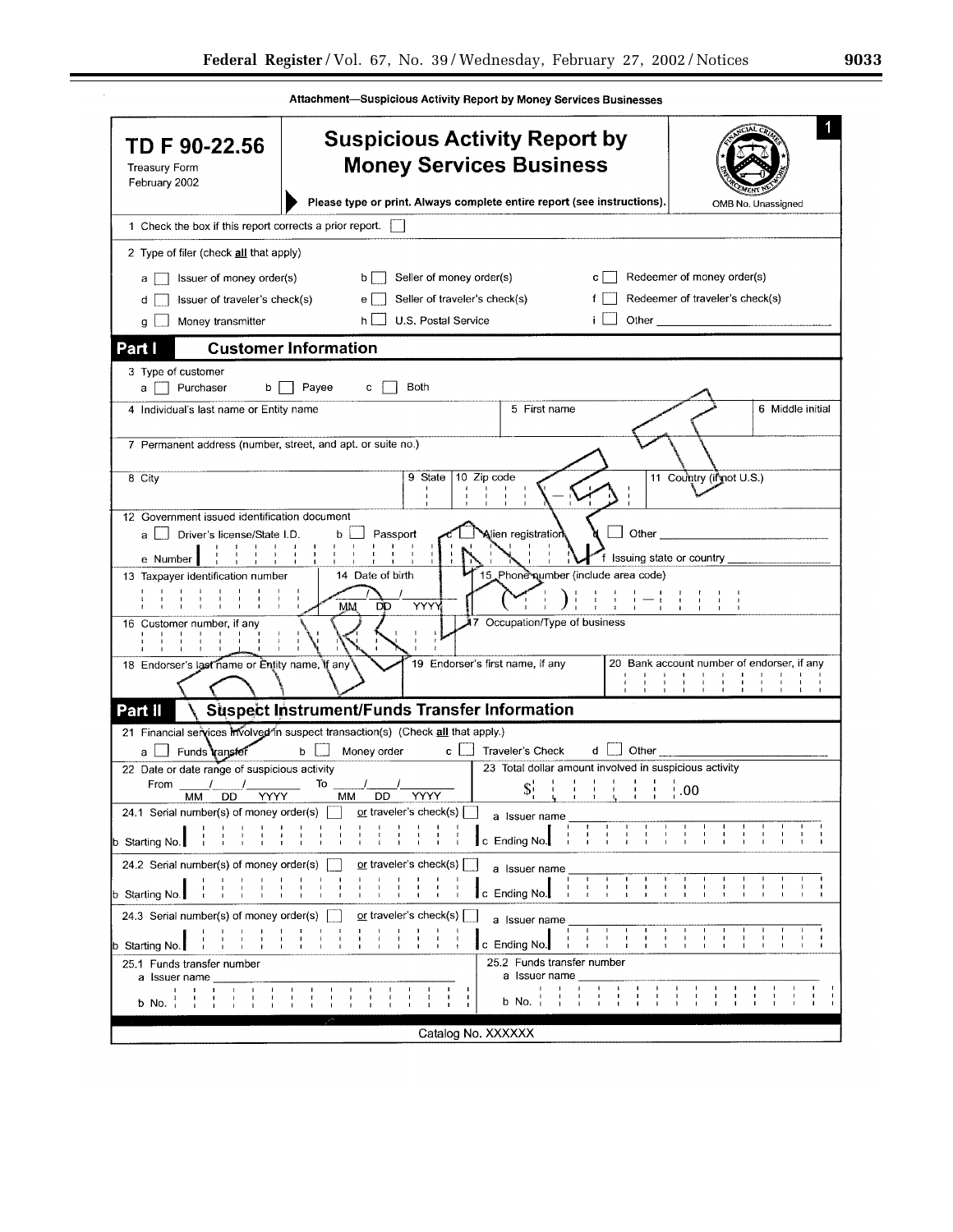| 25.3 Funds transfer number                                                                                                                                                                                                                                                                                                                                    | 25.4 Funds transfer number<br>2                                                     |  |  |  |  |  |  |
|---------------------------------------------------------------------------------------------------------------------------------------------------------------------------------------------------------------------------------------------------------------------------------------------------------------------------------------------------------------|-------------------------------------------------------------------------------------|--|--|--|--|--|--|
| a Issuer name                                                                                                                                                                                                                                                                                                                                                 | a Issuer name                                                                       |  |  |  |  |  |  |
| b No.                                                                                                                                                                                                                                                                                                                                                         | b No.                                                                               |  |  |  |  |  |  |
| 25.5 Funds transfer number<br>a Issuer name                                                                                                                                                                                                                                                                                                                   | 25.6 Funds transfer number<br>a Issuer name                                         |  |  |  |  |  |  |
| b No.                                                                                                                                                                                                                                                                                                                                                         | b No.                                                                               |  |  |  |  |  |  |
| 26 Category of suspicious activity (Check all that apply.)                                                                                                                                                                                                                                                                                                    |                                                                                     |  |  |  |  |  |  |
| Money Laundering<br>b<br>Structuring<br>Terrorism<br>d<br>Other (specify)<br>a<br>C                                                                                                                                                                                                                                                                           |                                                                                     |  |  |  |  |  |  |
| 27 Character of suspicious activity (Check all that apply.)                                                                                                                                                                                                                                                                                                   |                                                                                     |  |  |  |  |  |  |
| Unusual use of money order(s) or Traveler's check(s)<br>Unusual use of funds transfer(s)<br>a                                                                                                                                                                                                                                                                 |                                                                                     |  |  |  |  |  |  |
| Same individual(s) using multiple locations over a short time period<br>Two or more individuals working together<br>(1)<br>(5)<br>Alters transaction to avoid filing a CTR form (\$10,000 or more)<br>Two or more individuals using the same identification<br>(6)<br>(2)                                                                                     |                                                                                     |  |  |  |  |  |  |
| Comes in frequently and purchases less than \$3,000<br>(3)                                                                                                                                                                                                                                                                                                    | (7)<br>Individual using multiple of false identification documents                  |  |  |  |  |  |  |
| (4)<br>Alters transaction to avoid completion of funds transfer record or money order or traveler's check record (\$3,000 or more)                                                                                                                                                                                                                            |                                                                                     |  |  |  |  |  |  |
| <b>Transaction Location Information</b><br>Part III                                                                                                                                                                                                                                                                                                           | 28<br>Multiple selling and/or paying business locations                             |  |  |  |  |  |  |
| 29 Type of business location                                                                                                                                                                                                                                                                                                                                  |                                                                                     |  |  |  |  |  |  |
| Selling business location<br>Paying business location<br>a l<br>b.<br>30 Legal name of business                                                                                                                                                                                                                                                               | Both<br>с<br>31 Doing business as                                                   |  |  |  |  |  |  |
|                                                                                                                                                                                                                                                                                                                                                               |                                                                                     |  |  |  |  |  |  |
| 32 Permanent address (number, street, and suite no.)                                                                                                                                                                                                                                                                                                          | 34 Business phone number (include area code)<br>33 Taxpayer identification number   |  |  |  |  |  |  |
|                                                                                                                                                                                                                                                                                                                                                               |                                                                                     |  |  |  |  |  |  |
| 35 City<br>36 State 37 Zip code                                                                                                                                                                                                                                                                                                                               | 38 Country (if not U.S.)                                                            |  |  |  |  |  |  |
|                                                                                                                                                                                                                                                                                                                                                               |                                                                                     |  |  |  |  |  |  |
| Part IV<br>Law Enforcement Agency Information                                                                                                                                                                                                                                                                                                                 |                                                                                     |  |  |  |  |  |  |
| 39 Has a law enforcement agency already been contacted (excluding spibmission of a SAR-MSB)? If so, check the appropriate box.                                                                                                                                                                                                                                |                                                                                     |  |  |  |  |  |  |
| (U.S. Castoms Service<br>DEA<br>a                                                                                                                                                                                                                                                                                                                             | Other Federal<br>Local law enforcement                                              |  |  |  |  |  |  |
| N.S. Postal Inspection Service<br>FBI<br>b<br>h.<br>U.S. Secret Service<br><b>IRS</b><br>с                                                                                                                                                                                                                                                                    | State law enforcement<br>Tribal law enforcement<br>Ť.                               |  |  |  |  |  |  |
| Agency-name (for gxh, i, or j)<br>ĸ                                                                                                                                                                                                                                                                                                                           |                                                                                     |  |  |  |  |  |  |
| 40 Name of person contacted at yaw enforcement agency                                                                                                                                                                                                                                                                                                         | 41 Phone number (include area code)<br>42 Date contacted                            |  |  |  |  |  |  |
|                                                                                                                                                                                                                                                                                                                                                               | MM<br>DD<br>YYYY                                                                    |  |  |  |  |  |  |
| Part V                                                                                                                                                                                                                                                                                                                                                        | Reporting Business Information (if different from Location Information in Part III) |  |  |  |  |  |  |
| 43 Legal name of business                                                                                                                                                                                                                                                                                                                                     | 44 Doing business as                                                                |  |  |  |  |  |  |
|                                                                                                                                                                                                                                                                                                                                                               |                                                                                     |  |  |  |  |  |  |
| 45 Permanent address (number, street, and suite no.)                                                                                                                                                                                                                                                                                                          | 46 Taxpayer identification number                                                   |  |  |  |  |  |  |
|                                                                                                                                                                                                                                                                                                                                                               | $\mathbf{I}$                                                                        |  |  |  |  |  |  |
| 47 City<br>48 State                                                                                                                                                                                                                                                                                                                                           | 49 Zip code<br>50 Country (if not U.S.)                                             |  |  |  |  |  |  |
|                                                                                                                                                                                                                                                                                                                                                               |                                                                                     |  |  |  |  |  |  |
| Part VI<br><b>Contact for Assistance</b>                                                                                                                                                                                                                                                                                                                      |                                                                                     |  |  |  |  |  |  |
| 51 Last name of contact person                                                                                                                                                                                                                                                                                                                                | 52 First name<br>53 Middle initial                                                  |  |  |  |  |  |  |
| 54 Title/Position                                                                                                                                                                                                                                                                                                                                             | 56 Date prepared<br>55 Work phone number (include area code)                        |  |  |  |  |  |  |
|                                                                                                                                                                                                                                                                                                                                                               |                                                                                     |  |  |  |  |  |  |
| MМ<br>DD<br>YYYŸ<br>Paperwork Reduction Act Notice: The purpose of this form is to provide an effective means for a money services business (MSB) to notify appropriate law enforcement                                                                                                                                                                       |                                                                                     |  |  |  |  |  |  |
| agencies of suspicious transactions and activities that occur by, through, or at a MSB. This report is authorized by law, pursuant to authority contained in 31 U.S.C. 5318(g).<br>Information collected on this report is confidential (31 U.S.C. 5318(g)). Federal regulatory agencies, State law enforcement agencies, the U.S. Departments of Justice and |                                                                                     |  |  |  |  |  |  |
| Treasury, and other authorized authorities may use and share this information. Public reporting and recordkeeping burden for this form is estimated to average 35 minutes per<br>response, and includes time to gather and maintain information for the required report, review the instructions, and complete the information collection. Send comments      |                                                                                     |  |  |  |  |  |  |
| regarding this burden estimate, including suggestions for reducing the burden, to the Office of Management and the Budget, Paperwork Reduction Project, Washington, DC<br>20503 and to the Financial Crimes Enforcement Network, Attn.: Paperwork Reduction Act. P.O. Box 39, Vienna VA 22183-0039. The agency may not conduct or sponsor,                    |                                                                                     |  |  |  |  |  |  |
| and an organization (or a person) is not required to respond to, a collection of information unless it displays a currently valid OMB control number.                                                                                                                                                                                                         |                                                                                     |  |  |  |  |  |  |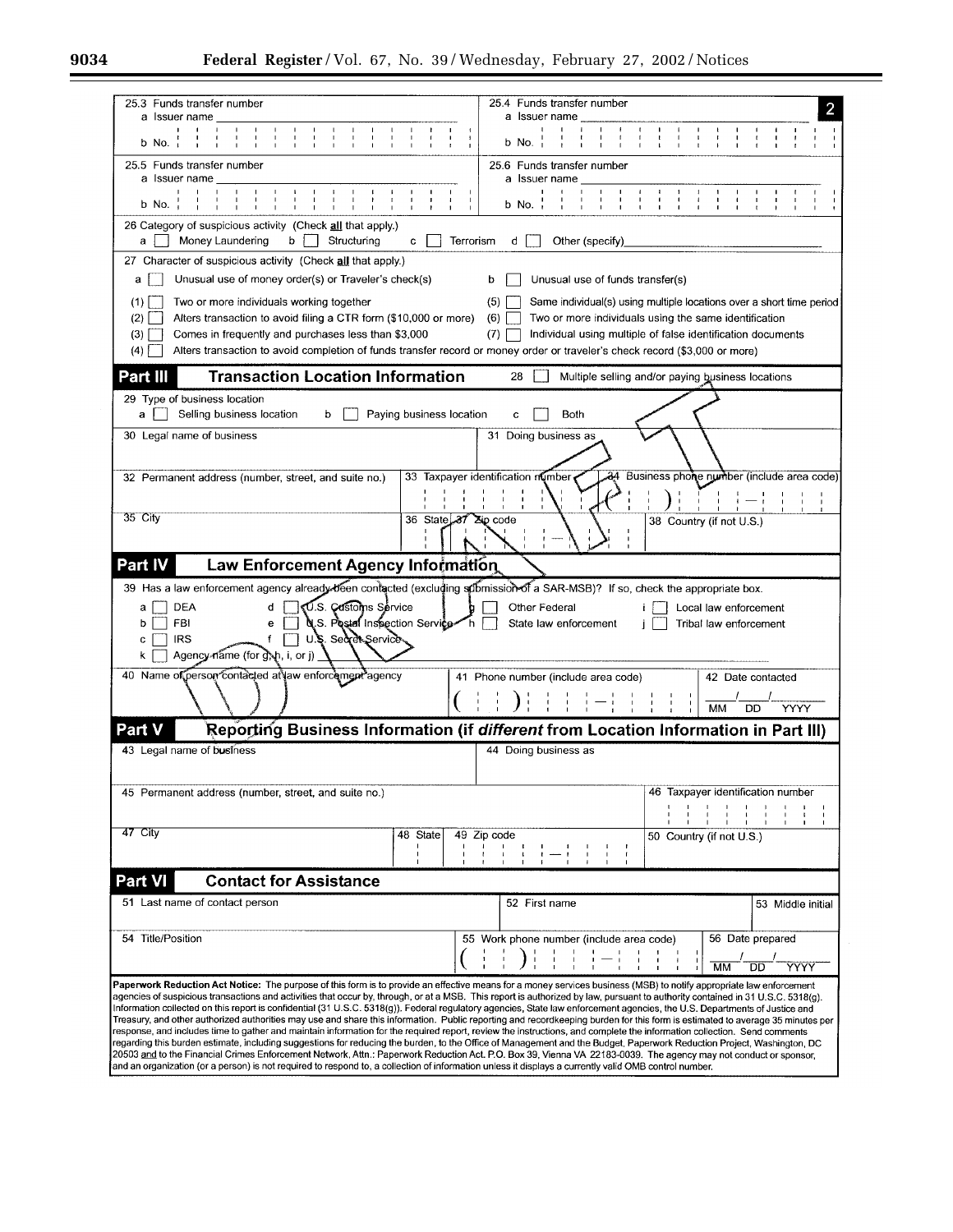# Part VII **Suspicious Activity Information - Explanation/Description** 3 Explanation/description of suspicious activity. This section of the report is critical. The care with which it is completed may determine whether or not the described activity and its possible criminal nature are clearly understood by investigators. Provide a clear, complete and chronological description of the activity, including what is unusual, irregular or suspicious about the transaction(s). Use the checklist below as you prepare your description. The description should cover the material indicated in Parts I, II and III, but the money services business (MSB) should describe any other information that it believes is necessary to better enable investigators to understand the suspicious activity being reporting. a. Explain whether the transaction(s) was completed or only attempted. b. Indicate where the possible violation of law(s) took place (main office, branch, agent location, etc.). c. Indicate whether the possible violation of law(s) is an isolated incident or relates to another transaction(s). d. Indicate whether U.S. or foreign currency and/or U.S. or foreign negotiable instrument(s) were involved. If so, provide the amount and/or description of the currency and/or instrument (U.S. currency, cashier's check, domestic or international money order, traveler's check, funds transfer, etc.). e. Indicate a time period, if it was a factor in the suspicious transaction(s), for example, specify the time and whether it occurred during AM or PM. If the activity covers more than one day, identify the time of day when such activity occurred most frequently. f. Identify any employee or other individual suspected of improper involvement in the transaction(s). g. For Selling or Paying Locations, indicate if there is a surveillance photograph and/or video tape of the customer. h. For Selling or Paying Locations, if you do not have a record of a government issued identification document, describe the type, issuer and number of any alternate customer identification information that is available (e.g., for a credit card, specify the name of the customer, name(s) of the issuer and the card company, and the credit card number). For Selling or Paying Locations, if you do not have any identifying information on the customer such as a name, gn address, an identification j. document, etc., describe the customer including the approximate age (e.g., 20, 25, 30, 35), whether "female" or male" etc. Continue to the control of the endorser of money order(s) and/or traveler's check(s) is different than payee. If so, provide individual's name or<br>Entity name; bank's name, city, state and country; ABA routing number; custo j. correspondent bank name and account number (if any); etc. Describe and retain supporting documentation. If you are correcting a previously filed report, describe the changes that are being made (see Where and How To Make A Report, item 3 on page 6). Note: DO NOT include supporting documentation when filing this form (for example, copies of instruments; receipts, sale, transaction or clearing records; photographs, surveillance audio and/or video tapes), but retain such documentation along with a copy of this form for a period of 5 years. All supporting documentation must be made available, upon reguest, to appropriate taw enforcement authorities and regulatory agencies. Enter explanation/description in the space below. If necessary, continue the narrative on a duplicate of this page or a blank page.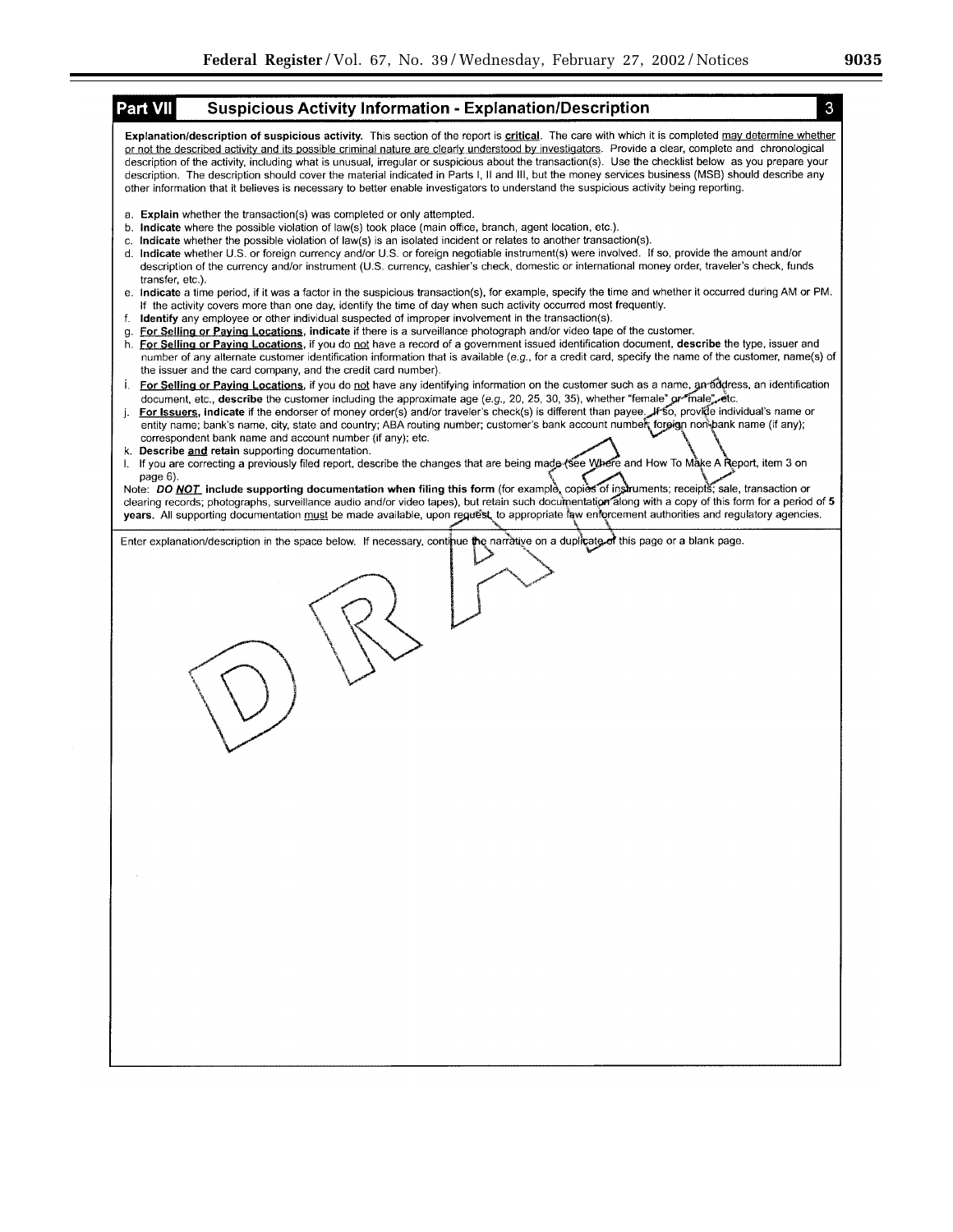$\equiv$ 

| Continued - Items 24 and 25<br>Part II                                                                                                                                                                                                                |                                                                                                                                                                                                                                                            |
|-------------------------------------------------------------------------------------------------------------------------------------------------------------------------------------------------------------------------------------------------------|------------------------------------------------------------------------------------------------------------------------------------------------------------------------------------------------------------------------------------------------------------|
| 24.4 Serial number(s) of money order(s)<br>or traveler's check(s)                                                                                                                                                                                     | a Issuer name                                                                                                                                                                                                                                              |
| b Starting No.                                                                                                                                                                                                                                        | c Ending No.                                                                                                                                                                                                                                               |
| 24.5 Serial number(s) of money order(s)<br>or traveler's check(s)                                                                                                                                                                                     | a Issuer name                                                                                                                                                                                                                                              |
| b Starting No.                                                                                                                                                                                                                                        | c Ending No.                                                                                                                                                                                                                                               |
| 24.6 Serial number(s) of money order(s)<br>or traveler's check(s)                                                                                                                                                                                     | a Issuer name                                                                                                                                                                                                                                              |
| b Starting No.                                                                                                                                                                                                                                        | c Ending No.                                                                                                                                                                                                                                               |
| 24.7 Serial number(s) of money order(s)<br>or traveler's check(s)                                                                                                                                                                                     | a Issuer name                                                                                                                                                                                                                                              |
| b Starting No.                                                                                                                                                                                                                                        | c Ending No.                                                                                                                                                                                                                                               |
| 24.8 Serial number(s) of money order(s)<br>or traveler's check(s)                                                                                                                                                                                     | a Issuer name                                                                                                                                                                                                                                              |
| b Starting No.                                                                                                                                                                                                                                        | c Ending No.                                                                                                                                                                                                                                               |
| 24.9 Serial number(s) of money order(s)<br>or traveler's check(s)                                                                                                                                                                                     | a Issuer name                                                                                                                                                                                                                                              |
| b Starting No.                                                                                                                                                                                                                                        | c Ending No.                                                                                                                                                                                                                                               |
| 24.10 Serial number(s) of money order(s)<br>or traveler's check(s)                                                                                                                                                                                    | a Issuer name                                                                                                                                                                                                                                              |
| b Starting No.                                                                                                                                                                                                                                        | c Ending No.                                                                                                                                                                                                                                               |
| 24.11 Serial number(s) of money order(s)<br>or traveler's check(s)                                                                                                                                                                                    | a Issuer name                                                                                                                                                                                                                                              |
| b Starting No.                                                                                                                                                                                                                                        | c Ending No.                                                                                                                                                                                                                                               |
| 24.12 Serial number(s) of money order(s)<br>or traveler's check(s)                                                                                                                                                                                    | a Issuer name                                                                                                                                                                                                                                              |
| b Starting No.                                                                                                                                                                                                                                        | .c Eriding No.                                                                                                                                                                                                                                             |
| 25.7 Funds transfer number<br>a Issuer name                                                                                                                                                                                                           | 25.8 Funds transfer number<br>a Jssuer`name                                                                                                                                                                                                                |
| b No.                                                                                                                                                                                                                                                 | b No.                                                                                                                                                                                                                                                      |
| 25.9 Funds transfer number                                                                                                                                                                                                                            | 25.10 Funds transfer number<br>a Issuer name                                                                                                                                                                                                               |
| a Issuer name<br>b No.                                                                                                                                                                                                                                | b No.                                                                                                                                                                                                                                                      |
| 25.11 Funds transfer pumber                                                                                                                                                                                                                           | 25.12 Funds transfer number<br>a Issuer name                                                                                                                                                                                                               |
| a Issuername<br>b No.                                                                                                                                                                                                                                 | b No.                                                                                                                                                                                                                                                      |
| 25.13 Funds transfer number                                                                                                                                                                                                                           | 25.14 Funds transfer number                                                                                                                                                                                                                                |
| a Issuer name                                                                                                                                                                                                                                         | a Issuer name                                                                                                                                                                                                                                              |
| b No.                                                                                                                                                                                                                                                 | b No.                                                                                                                                                                                                                                                      |
| 25.15 Funds transfer number<br>a Issuer name                                                                                                                                                                                                          | 25.16 Funds transfer number<br>a Issuer name                                                                                                                                                                                                               |
| $\blacksquare$<br>$\blacksquare$<br>$\mathbf{1}$<br>- 11<br>$\mathbf{L}$<br>$\mathbf{I}$<br>$b$ No. $i$                                                                                                                                               | п.<br>$b$ No. $i$                                                                                                                                                                                                                                          |
| 25.17 Funds transfer number                                                                                                                                                                                                                           | 25.18 Funds transfer number                                                                                                                                                                                                                                |
| a Issuer name<br>$\mathbf{1}$<br>$\blacksquare$<br>$\overline{1}$<br>$\mathbf{I}$<br>п                                                                                                                                                                | a Issuer name                                                                                                                                                                                                                                              |
| $\mathbf{I}$<br>$\mathbf{I}$<br>b No.;<br>$\mathbf{I}$                                                                                                                                                                                                | $\mathbf{1}$<br>$\blacksquare$<br>$\mathbf{I}$<br>b No. i                                                                                                                                                                                                  |
| 25.19 Funds transfer number<br>a Issuer name                                                                                                                                                                                                          | 25.20 Funds transfer number<br>a Issuer name                                                                                                                                                                                                               |
| $\mathbf{I}$<br>$\blacksquare$<br>$\blacksquare$<br>$\mathbf{I}$<br>b No.                                                                                                                                                                             | $\mathbf{L}$<br>- 1<br>b No. i                                                                                                                                                                                                                             |
| 25.21 Funds transfer number                                                                                                                                                                                                                           | 25.22 Funds transfer number<br>a Issuer name                                                                                                                                                                                                               |
| a Issuer name<br>$\mathbf{I}$<br>$\blacksquare$<br>- 11<br>$\mathbf{I}$<br>$\mathbf{1}$<br>$\mathbf{L}$<br>$\mathbf{I}$<br>$\mathbf{I}$<br>$\mathbf{I}$<br>$\mathbf{L}$<br>л.<br>$\mathbf{L}$<br>$\mathbf{I}$<br>$\blacksquare$<br>$\mathbf{1}$<br>л. | $\blacksquare$<br>$\mathbf{I}$<br>$\mathbf{I}$<br>$\blacksquare$<br>$\mathbf{L}$<br>- 11<br>$\blacksquare$<br>$\blacksquare$<br>$\blacksquare$<br>$\mathbf{I}$<br>$\mathbf{I}$<br>$\blacksquare$<br>$\mathbf{I}$<br>-1<br>$\blacksquare$<br>- 11 -<br>- 11 |
| b No.<br>$\mathbf{1}$                                                                                                                                                                                                                                 | b No. i<br>$\mathbf{I}$<br>25.24 Funds transfer number                                                                                                                                                                                                     |
| 25.23 Funds transfer number<br>a Issuer name                                                                                                                                                                                                          | a Issuer name                                                                                                                                                                                                                                              |
| $\blacksquare$<br>b No.                                                                                                                                                                                                                               | $\mathbf{L}$<br>$-1$ $-1$<br>$\mathbf{I}$<br>$\mathbf{L}$<br>$\blacksquare$<br>- 11<br>$b$ No. $_1$<br>$\mathbf{1}$ $\mathbf{1}$<br>$\mathbf{I}$                                                                                                           |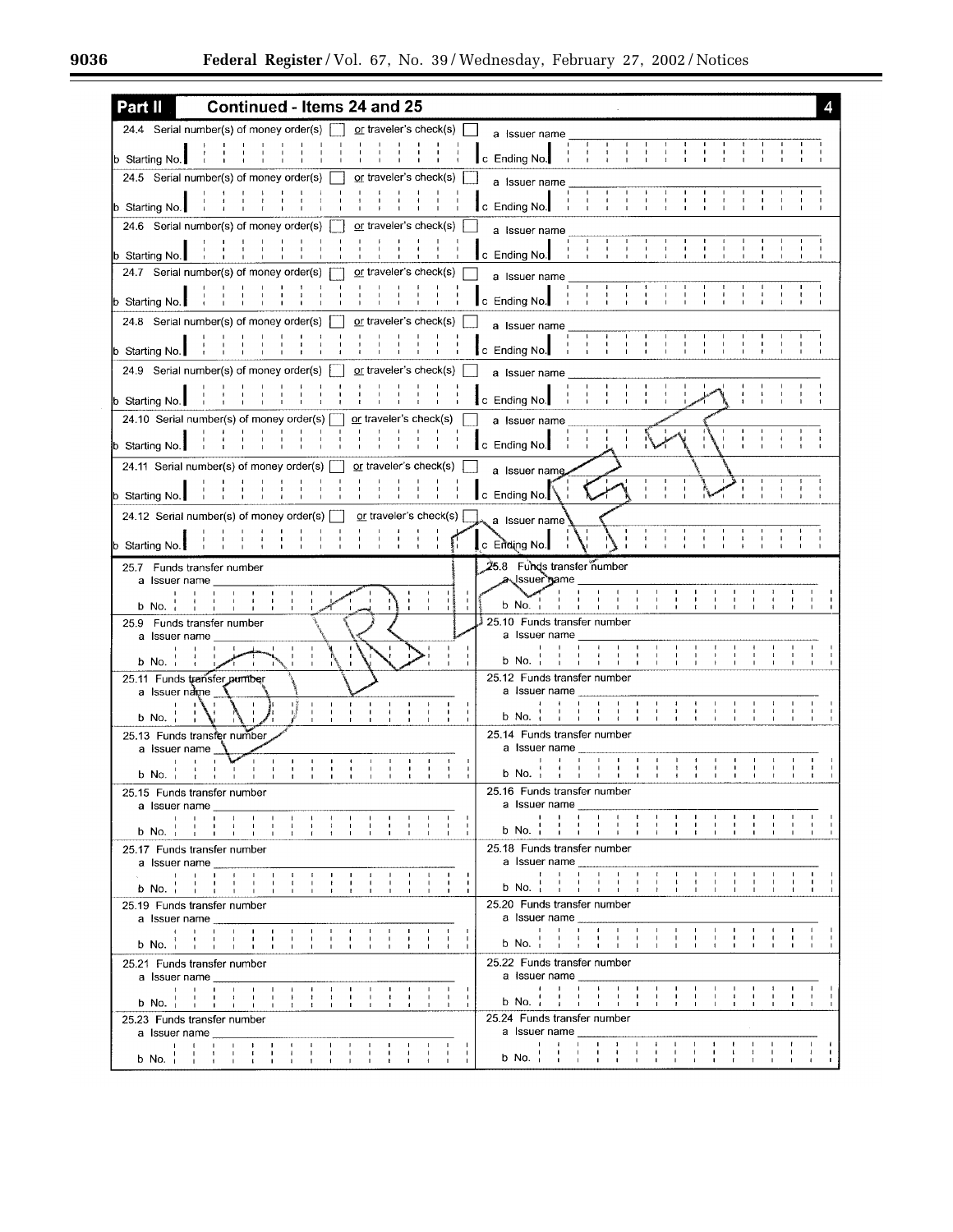# **Suspicious Activity Report by Money Services Business Reporting Instructions**

Safe Harbor Federal law (31 U.S.C. 5318(g)(3)) provides protection from civil liability for all reports of suspicious transactions made to appropriate authorities, including supporting documentation, regardless of whether such reports are filed pursuant to this report's instructions or are filed on a voluntary basis. Specifically, the law provides that a financial institution, and its directors, officers, employees and agents, that make a disclosure of any possible violation of law or regulation, including in connection with the preparation of suspicious activity reports, "shall not be liable to any person under any law or regulation of the United States, any constitution, law, or regulation of any State or political subdivision of any State, or under any contract or other legally enforceable agreement (including any arbitration agreement), for such disclosure or for any failure to provide notice of such disclosure to the person who is the subject of such disclosure or any other person identified in the disclosure".

Notification Prohibited Federal law (31 U.S.C. 5318(g)(2)) provides that a financial institution, and its directors, officers, employees, and agents, who report suspicious transactions to the government voluntarily or as required by 31 CFR 103.20, may not notify any person involved in the transaction that the transaction has been reported.

In situations involving violations that require immediate attention, such as ongoing money laundering schemes, a money transmitter, or issuer, seller, or redeemer of money orders and/or traveler's checks shall immediately notify, by telephone, an appropriate law enforcement authority. In addition, a timely SAR-MSB form shall be filed, including recording any such notification in Part IV on the form.

# **When To Make A Report:**

- 1. Money transmitters and issuers, sellers and redeemers of money orders and/or traveler's checks that are subject to the requirements of the Bank Secrecy Act and its implementing regulations (31 CFR Part 103) are required to file a suspicious activity report (SAR-MSB) with respect to:
	- a. Any transaction conducted or attempted by, at or through of money services business involving or aggregating funds or other assets of at least \$2,000 (except as described in section "b" below) when the money services business knows, suspects, or has reason to suspect that
		- i. The transaction involves funds derived from illegal activity or is intended or conducted in order to hide or disguise funds or assets derived from illegal activity (including, without limitation, the nature, source, location, ownership or control of such funds or assets) as part of a plan to violate or evade any Federal law or regulation or to avoid any transaction reporting requirement under Federal law or regulation;
		- ii. The transaction is designed, whether through structuring or other means, to evade any regulations promulgated under the Bank Secrecy Act; or
		- iii. The transaction has no business or apparent lawful purpose and the money services business knows of no reasonable explanation for the transaction after examining the available facts, including the background and possible purpose of the transaction.
	- b. To the extent that the identification of transactions required to be reported is derived from a review of clearance records or other similar records of money orders or traveler's checks that have been sold or processed, an issuer of money orders or traveler's checks shall only be required to report a transaction or a pattern of transactions that involves or aggregates funds or other assets of at least \$5,000.
- 2. The Bank Secrecy Act requires that each financial institution (including a money services business) file currency transaction reports (CTRs) in accordance with the Department of the Treasury implementing regulations (31 CFR Part 103). These regulations require a financial institution to file a CTR (IRS Form 4789) whenever a currency transaction exceeds \$10,000. If a currency transaction exceeds \$10,000 and is suspicious, a money transmitter, or issuer, seller or redeemer of money orders and/or traveler's checks must file two forms, a CTR to report the currency transaction and a SAR-MSB to report the suspicious aspects of the transaction. If the suspicious activity involves a currency transaction that is \$10,000 or less, the institution is only required to file a SAR-MSB.
- 3. A money services business (MSB) is required to file a SAR-MSB no later than 30 calendar days after the date of initial detection of facts that constitute a basis for filing the report.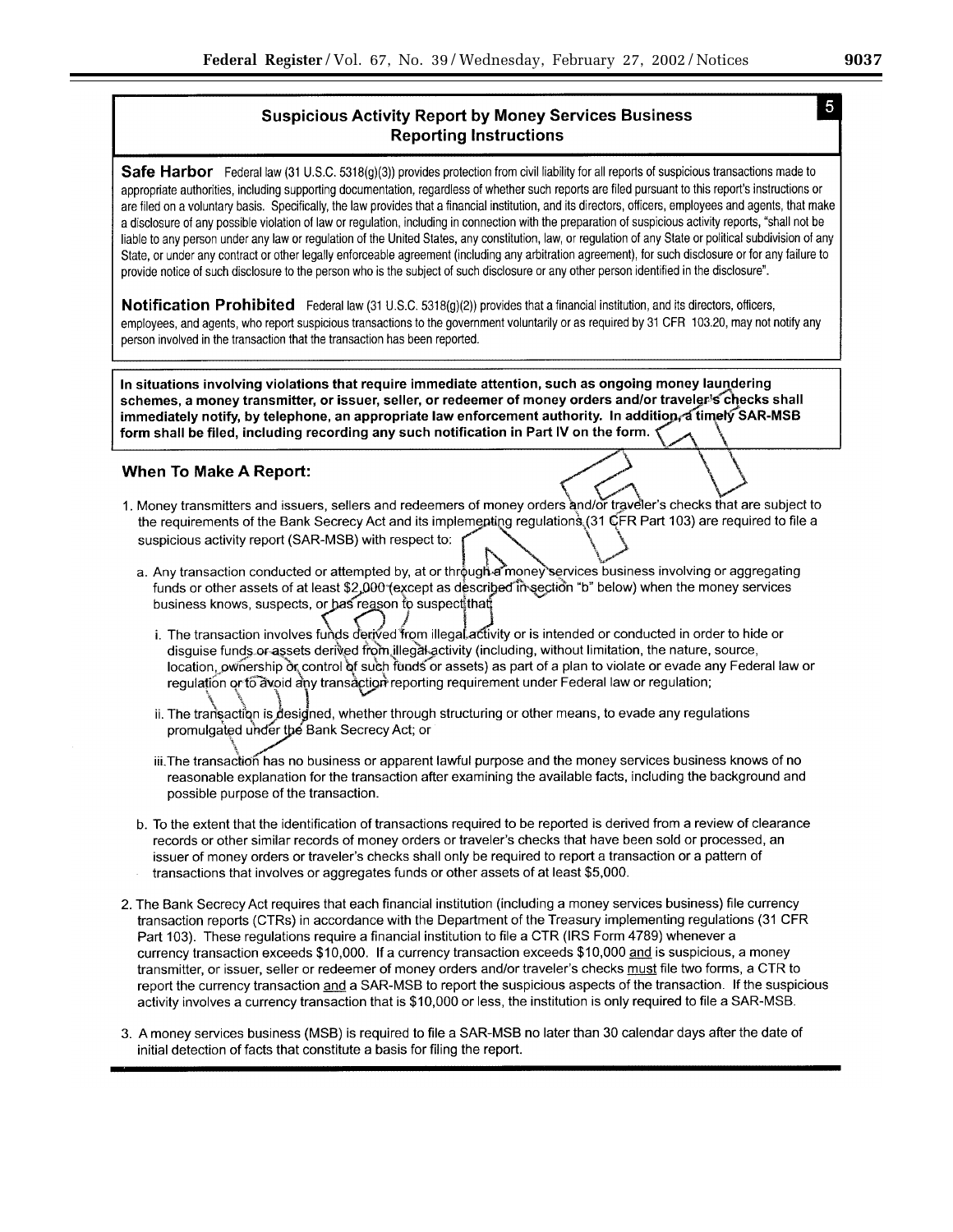#### **Where and How To Make A Report:**

1. Send each completed Suspicious Activity Report by Money Services Business (SAR-MSB) form to the following address.

#### Detroit Computing Center, ATTN: SAR-MSB, P.O. Box 33117, Detroit, MI 48232-5980

- 2. Complete each suspicious activity report in its entirety using all available information. Leave blank any items that do not apply or for which information is unavailable.
- 3. If you are correcting a previously filed report, check the box at the top of the report (item 1) and follow the instructions for item 1 below.
- 4. DO NOT include supporting documentation when filing the suspicious activity report. Instead, retain a copy of the SAR-MSB and all original supporting documentation or business record equivalent (including copies of instruments, receipts, photographs, surveillance audio or video tapes, etc.) for 5 years from the date of filing the suspicious activity report. All supporting documentation must be made available to appropriate authorities upon request.
- 5. A report must be typed or legibly handwritten.

## **General Instructions:**

Dates - Whenever dates are requested (e.g., for a date of birth, date of suspicious activity, date prepared), they should be entered using the format "mm/dd/yyyy," where "mm" is the month, "dd" is the day, and "yyyy" is the year. Zero (0) should precede any single digit number. For example, if the individual's birth date is June 1. 1948, enter 06/01/1948. If the month or day is not available or unknown, enter zeros in the space for "mm" and "dd." For example, 06/00/2002 indicates an unknown day in June 2002.

Numbers - Wherever information about monetary amounts is requested, the amounts should be entered using the format "\$0,000,000.00". (Round to the nearest dollar.) Al amounts should be reported in US Dollars (USD).

## Specific Instructions:

Item 1. Corrects a prior report.—If you are correcting a previously filed report, check the box at the top of the report (item 1). Complete the report in its entirety and include the corrected information in the applicable boxes on the form. Then describe the changes that are being made in Part VII, Suspicious Activity Information Explanation/Description, in accordance with line I.

Item 2. Type of filer.—Check the appropriate box(es) for the type of filer.

## Part I - Customer Information

**Item 3. Type of customer.—Check box** "a" if the customer purchased a money order(s) or traveler's check(s) or initiated a funds transfer(s) that is the subject of this report (i.e., a purchaser). Check box "b" if the customer cashed a money order(s) or traveler's check(s) or received payment of a funds transfer(s) that is the subject of this report (i.e., a payee). Check box "c" if both boxes "a" and "b" apply.

Items 4, 5, and 6. Name of customer or entity.—If the name of the customer is known, complete Items 4 through 6. In the case of an individual, enter the last name in Item 4, first name in Item 5 and middle initial in Item 6. If there is no middle initial, leave Item 6 BLANK. If the MSB knows that the individual has an "alias" or "also known as" ("A.K.A.") name, enter such name in Part VII. If the customer is an entity, enter its "doing business as" ("dba") name, that is, the name by which the entity is commonly known, in Item 4. If there is more than one customer, make as many copies of page 1 of the form as necessary and provide the information about each customer in duplicate copies of Part I. Attach the additional copies of page 1 to the report. When there is more than one purchaser and/or more than one payee (e.g., two or more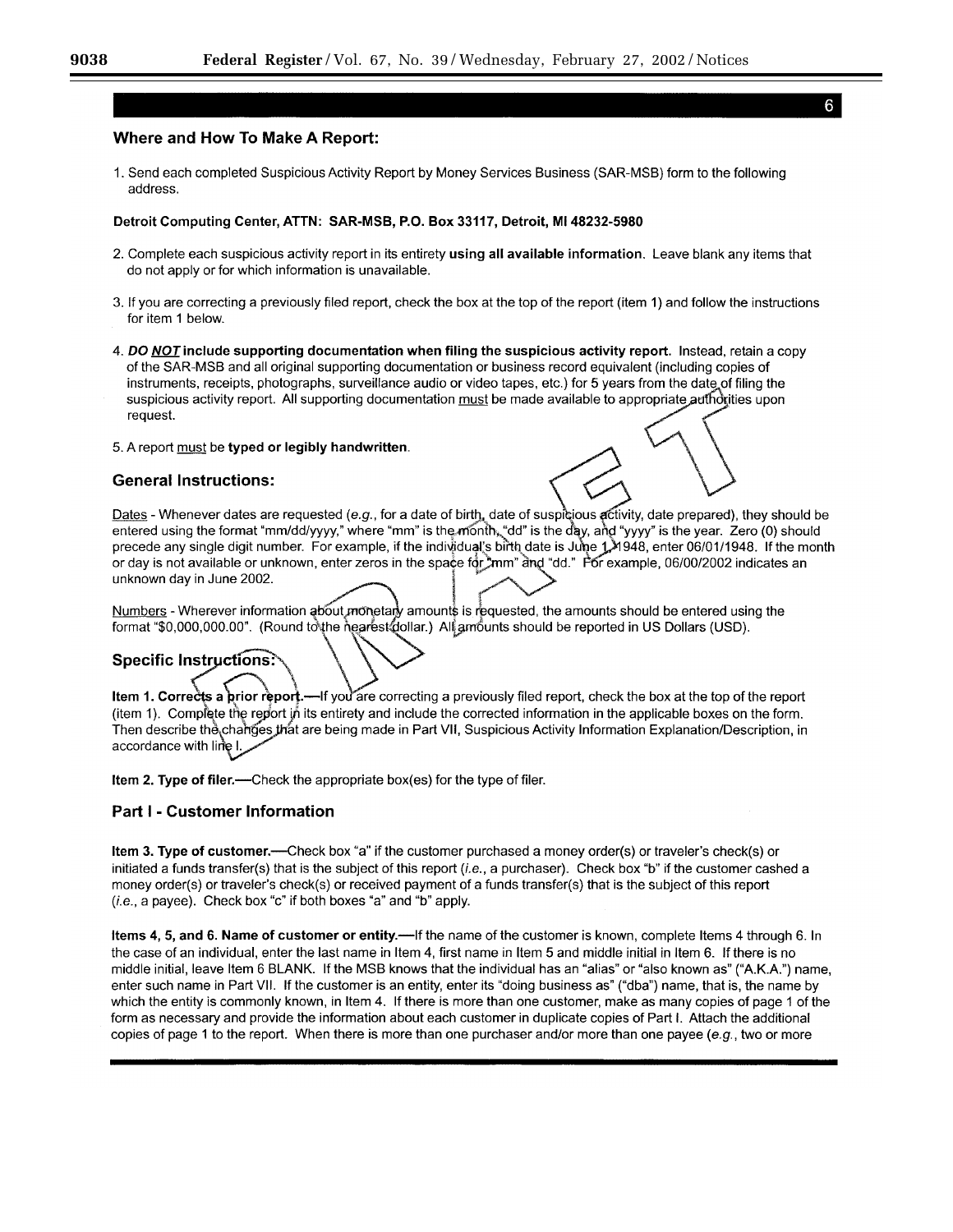transactions), you must indicate whether each customer is a purchaser or payee and list the instrument or funds transfer numbers associated with each customer in Part VII.

Items 7, 8, 9, 10 and 11. Permanent address.—To the extent that part or all of the address is known, complete items 7 -11 in the following manner. Enter the permanent street address, city, two-letter state/territory abbreviation used by the U.S. Postal Service and ZIP code of the person identified in Part I. For the Zip code, enter the first five digits beginning from the left. Include the last four digits of the Zip, if known. Enter in Item 7 any apartment or suite number and road or route number. Do not enter a Post Office (P.O.) box number in Item 7 unless the P.O. Box number is the only known address. If the address is in a foreign country, enter the city, province or state, postal code and the name of the foreign country. If the country is the United States, leave Item 11 BLANK. Complete any part of the address that is known, even if the entire address is not known (e.g., if the filer knows only the foreign country name, complete item 11).

Item 12. Record of a government issued identification document of the customer.—If the MSB has a record of a government issued identification document, check the appropriate box in "a, b, c or d" showing the type of any document provided. If you check box "d" for "Other", specify the type of document used (e.g., enter "military ID" for a military or military/dependent identification card). If a driver's license, passport, alien registration card, or other reliable government issued identification document is available or known for the customer, enter the number of the document in part "e" and name of the issuing state or country for that document in part "f". If more space is required, enter the information in Part VII.

Item 13. Taxpayer identification number (TIN).—If the customer identified in Items 4 through 6 is an individual with a social security number (SSN), enter that number in Item 13. If the customer in Item 4 is an entity, enter the employer identification number (EIN) in Item 13. Do not include any dashes or other substitutes.

Item 14. Date of birth.—If an individual is identified in Part I, enter the individual's date of birth, if known. Use the date format "mm/dd/yyyy" where "mm" is the month, "dd" is the day, and "yyyy" is the year.

Item 15. Phone number.—If known, enter the home or business relephone number including area code of the individual or entity listed in Items 4 through 6. If more than one telephone number is known (e.g., temporary number such as a hotel number that the customer is staying at), enter the information in Part VII.

Enter the customer number, if any (e.g., a preferred customer card number or a Item 16. Customer number, if any. frequent user card number).

Item 17. Occupation/Type of business. - If known, identify the occupation, profession or business that most specifically describes the individual in Part I (e.g., accountant, attorney, car dealer, carpenter, dentist, doctor, farmer, plumber, real estate agent, truck driver, unemployed teacher, retired mechanic). Do not use nondescriptive terms such as businessman, merchant, self-employed, store owner (unless store's name is provided), unemployed, retired, etc. If the individual's business activities can be described more fully than just by occupation, provide additional information in Part VII.

Items 18 and 19. Endorser's name or entity, if any.—If the reported activity involves instruments (e.g., money orders or traveler's checks) and the endorser's name (found on the reverse side of the instrument) can be determined, enter the endorser's name. In the case of an individual, enter the last name in Item 18, first name in Item 19. In the case of an entity, enter the entire name in Item 18.

Item 20. Bank account number of endorser, if any.—If the reported activity involves instruments (e.g., money orders or traveler's checks), and the endorser's bank account number (found on the reverse side of the instrument) can be determined, enter the account number.

#### Part II - Suspect Instrument/Funds Transfer Information

Item 21. Financial services involved in suspect transaction(s).—Check appropriate box(es) to indicate the type of financial service(s) involved in the suspect transaction(s) that the customer conducted or was attempting to conduct. If you check the box "d" for "Other", specify briefly (in two or three words) the type of services involved in the suspected activity which has occurred, but is not listed in Item 21 (e.g., "check cashing"), and describe the character of such services in Part VII.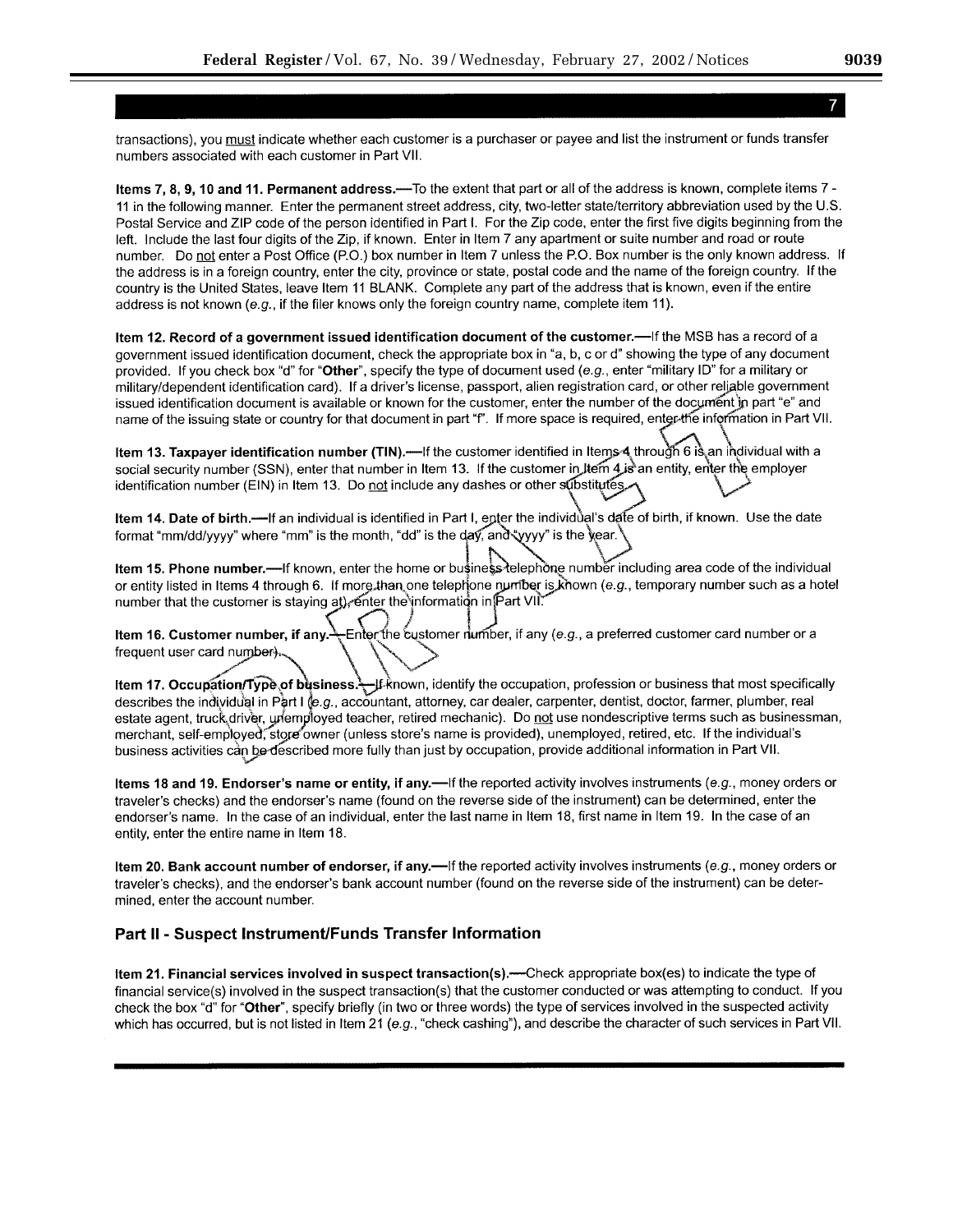Item 22. Date or date range of suspicious activity.—Enter the date(s) of the reported activity. If only one date applies, enter this date in the From field. If the reported activity has occurred on more than one day, indicate the duration of the activity by entering the first date in the From field and the last date in the To field. Use the date format "mm/dd/vvvv" where "mm" is the month, "dd" is the day, and "yyyy" is the year.

Item 23. Total dollar amount involved in suspicious activity.—Enter the total dollar value involved in the reported activity. The total dollar value entered must be in the form of numbers. If less than a full dollar amount is involved, increase that figure to the next highest dollar. If the dollar amount cannot be determined or estimated, then enter zero (0). If multiple instruments (e.g., money orders, traveler's checks) and/or funds transfer(s) are reported, enter the total dollar amount in Item 23. If more than one type of financial service is involved (e.g., funds transfers, money orders, traveler's checks). Iist separately each financial service with its name and dollar value in Part VII.

Item 24. Serial number(s) of money order(s) or traveler's check(s),—If the suspicious activity reported involves a single instrument or a series of instruments with consecutive serial numbers (e.g., money orders or traveler's checks), check the appropriate box for money order or traveler's check and enter in "a" the name of the issuer. Enter in "b" the serial number for each instrument involved in the reported activity, when the instruments are not consecutively numbered. In the case of instruments with consecutive serial numbers, enter the first number in the series in "b" (as the Starting No.) and the last number in the series in "c" (as the Ending No). Enter up to 12 non-consecutive serial numbers in part "b" or 12 sets of consecutive serial numbers in parts "b" and "c" in items 25.1 and 25.3 on page 1, and items 25.4 through 25.12 on page 4 (Continuation). If the suspicious activity involves 13 or more numbers or 43 or more sets of serial numbers, make as many copies of page 4 of the form as necessary, enter the additional secial numbers, and attach the additional page(s) to the report. If the filer is the issuer and the name of the issuer is entered in Part y part "a" may be left blank.

Item 25. Funds transfer number(s).—If the suspicious activity being reported involves a funds transfer number, enter in "a" the name of the funds transfer system. Enter in "b" the identifying number of each funds transfer involved in the reported activity. Enter up to 24 funds transfer numbers in Items. 25.1 through 25.8 on pages 1 and 2 and Items 25.7<br>through 25.24 on page 4 (Continuation). If the suspicious activity jnvolves 25 or more funds transfer num many copies of page 4 of the form as necessary, enter the additional funds transfer numbers, and attach the additional page(s) to the report. If the filer is the issuer and the name of the issuer is entered in Part V, part "a" may be left blank.

ltem 26. Category of suspicious activity. -Check the box or boxes which best identify the suspicious activity. Check box "b" for Structuring when it appears that a person acting alone, or in conjunction with, or on behalf of other persons, conducts or attempts to conduct activity designed to evade any recordkeeping or reporting requirement promulgated under the Bank Secrecy Act. If you check box ser for "Other", you must specify briefly (in three or four words) the type of suspicious activity which occurred, but which is not already listed in Item 27, and describe the character of such activity in Part VII. Box "d" should only be used if no other type of suspicious activity box adequately categorizes the transaction.

Item 27. Character of suspicious activity.—Check box "a" for unusual use of instruments (e.g., money orders or traveler's checks) and/or check box "b" for unusual use of funds transfers. Check box(es) "(1), (2), (3), (4) (5), (6) and/or (7)" for each description that applies.

#### **Part III - Transaction Location Information**

Item 28. Multiple selling and/or paying business locations.—If the reported activity occurred at multiple selling and/or paying business locations, check the box, make as many copies of page 2 of the form as necessary, and provide the additional information in duplicate Part III. Attach the additional copies of page 2 to report the additional locations.

Item 29. Type of business location(s).—Check box "a" if this is the selling business location where the customer purchased a money order(s) or traveler's check(s) or initiated a funds transfer(s). Check box "b" if this is the paying business location where the customer cashed a money order(s) or traveler's check(s) or received payment of a funds transfer(s). Check box "c" if multiple transactions are reported and the business location functioned as the paying location for one or more transactions and as the selling location for one or more transactions.

Item 30. Legal name of business.—Enter the legal name of the business where the instrument(s) and/or funds transfer(s) was sold or paid. If there is more than one place of business where the instruments and/or funds transfers were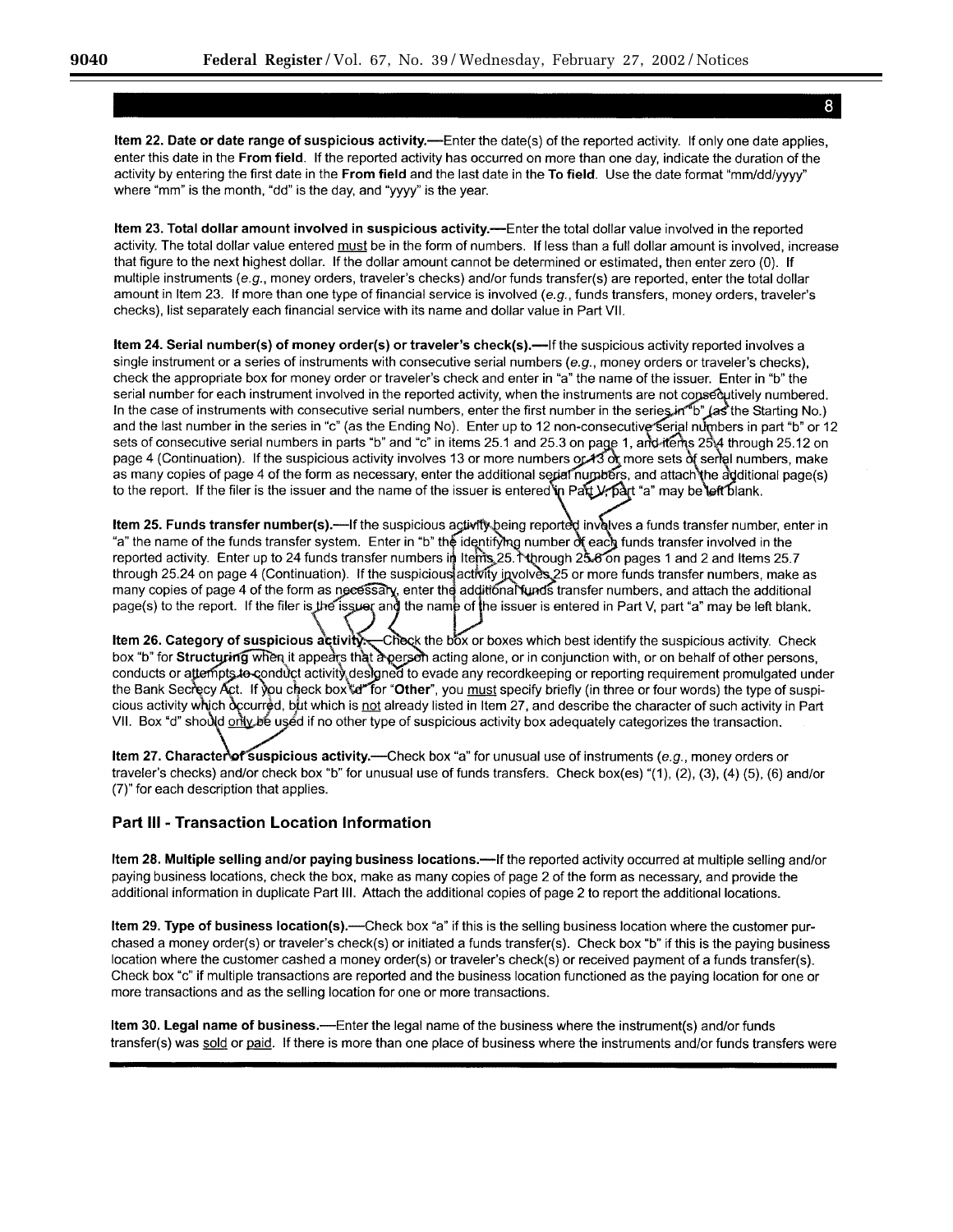sold or paid, make as many copies of page 2 of the form as necessary, provide the additional information in duplicate copies of Part III. Attach the additional copies of page 2 to report the additional business selling or paying locations.

Item 31. Doing business as.—Enter the trade name by which the business is commonly known (if other than the legal name).

Items 32, 35, 36, 37 and 38. Permanent address.—Enter the permanent street address, city, two-letter state/territory abbreviation used by the U.S. Postal Service and Zip code of the business location where the activity occurred. For the Zip code, enter the first five digits beginning from the left. Include the last four digits of the Zip, if known. Do not enter a Post Office (P.O.) box number. If the business where the instrument/funds transfer was sold or paid is in a foreign country, enter the city, province or state, postal code and the name of the foreign country, if known. If the country is the United States, leave Item 38 BLANK.

Item 33. Taxpayer identification number (TIN).—If the business identified in Items 30 and 31 has an employer identification number (EIN), enter that number in Item 33. If not, enter in Item 33 the individual owner's social security number (SSN). Do not include any dashes or other substitutes.

Item 34. Business phone number.—Enter the telephone number including area code of the business location where the instrument or funds transfer was sold or paid.

#### **Part IV - Law Enforcement Agency Information**

Item 39. Has a law enforcement agency been contacted?--- If the MSB has contacted any law enforcement agency about the suspicious activity, by telephone or written communication (excluding submission of a SAR-MSB), check box "a, b, c, d, e, f, q, h, i, or j" and complete Items 40 through 42. The acronyms used in Item 39 mean the following: "DEA" stands for the Drug Enforcement Administration, "FBI" Stands for the Federal Bureau of Investigation, and "IRS" stands for the Internal Revenue Service. If you check boxes "a, b, c, d, e or f" there is no need to complete box "k". If you check boxes "g, h, i, or j" for other federal, state, focal or tribal agency, specify the agency name on the line provided in box "k". If you have not contacted any law enforcement agency go to Part V or Part VI, as appropriate.

Items 40, 41 and 42. Law enforcement contact person.—If the MSB has contacted law enforcement, identify the individual contacted by the telephone number and the date contacted in Items 40 through 42. Use the date format "mm/dd/ yyyy" where "mm" is the month, "dd" is the day, and "yyyy" is the year. If more than one law enforcement agency has been contacted, list additional information in Part VII. Contact with law enforcement agencies does not eliminate the requirement to file the SAR-MSB.

Part V - Reporting Business Information (if different from Location Information in Part III) Complete Part V only if the reporting business is different from the business location described in Part III.

Item 43. Legal name of business.—Enter the legal name of the reporting business. The legal name should match the name shown on the charter or other legal document creating the business, and the name is identified with the business's established taxpayer identification number.

Item 44. Doing business as.—Enter the trade name by which the reporting business is commonly known (if other than the legal name).

Items 45, 47, 48, 49 and 50. Permanent address.—Enter the permanent street address, city, two-letter state/territory abbreviation used by the U.S. Postal Service and Zip code of the reporting business. For the Zip code, enter the first five digits beginning from the left. Include the last four digits of the Zip, if known. Do not enter a Post Office (P.O.) box number. If the address of the issuer is in a foreign country, enter the city, province or state, postal code and the name of the foreign country. If the country is the United States, leave Item 50 BLANK.

Item 46. Taxpayer identification number.—Enter the nine-digit taxpayer identification number, without any dashes or other substitutes, of the reporting business.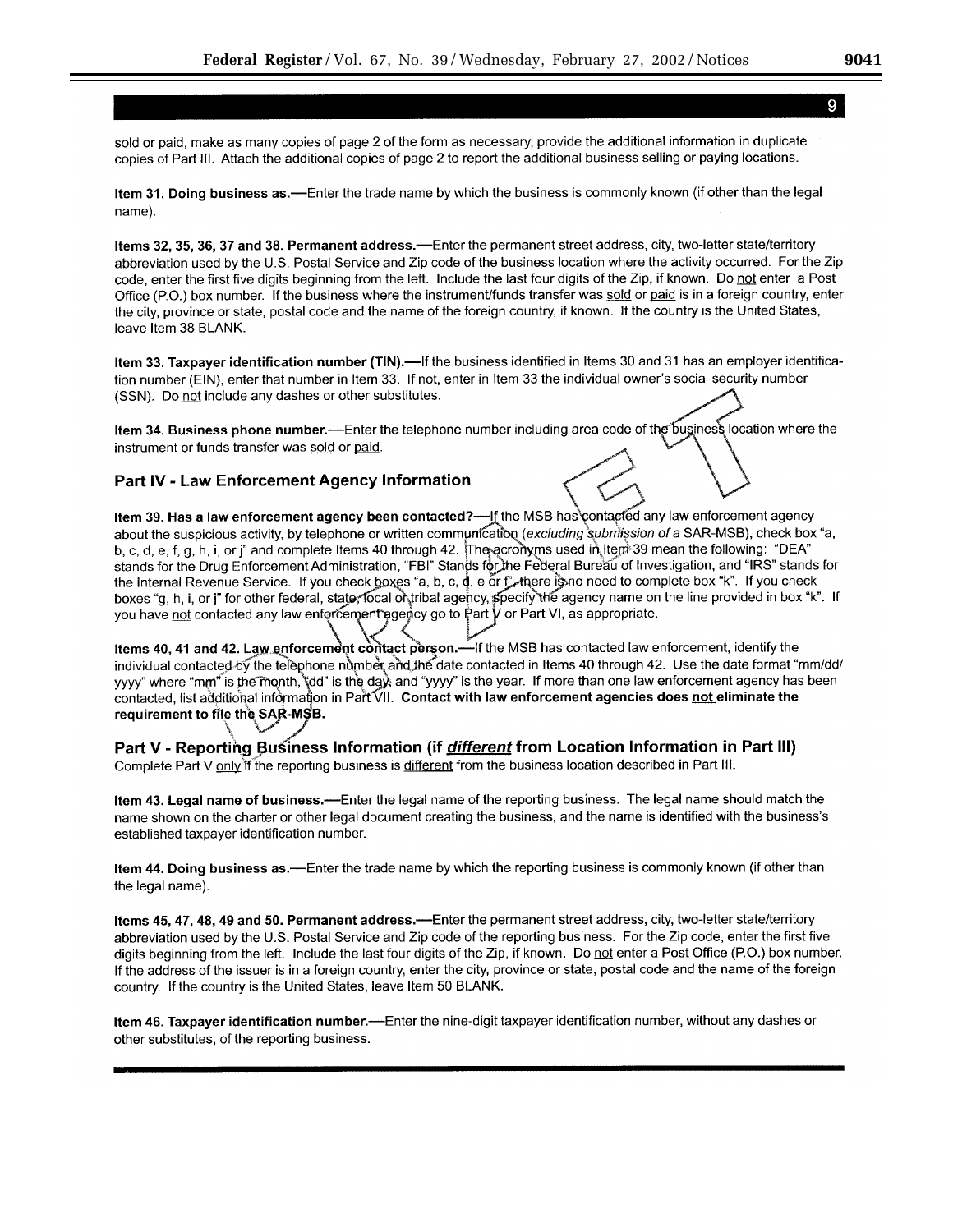## **Part VI - Contact for Assistance**

Items 51, 52 and 53. Contact's name.—Enter the name of the individual who may be contacted for additional information.

Item 54. Title/Position.—Enter the contact individual's job title or position.

Item 55. Work phone number.--Enter the contact individual's work telephone number including area code.

Item 56. Date prepared.—Enter the date the SAR-MSB form was prepared. Use the date format "mm/dd/yyyy" where "mm" is the month, "dd" is the day, and "yyyy" is the year.

## Part VII - Suspicious Activity Information - Explanation/Description

This section of the report (Explanation/Description) is critical. The care with which it is completed may determine whether or not the described activity and its possible criminal nature are clearly understood by investigators. Provide a clear, complete and chronological description of the activity, including what is unusual, irregular or suspicious about the transaction(s). Use the checklist in Part VII as you prepare your description. The description should cover the material indicated in Parts I, II and III, but the MSB should describe any other information that it believes is necessary to better enable investigators to understand the suspicious activity being reporting.

If necessary, continue the description on additional pages attached to the SAR-MSB. The MSB must describe in Part VII any supporting documentation such as copies of instruments; receipts; sale, transaction or clearing records; spreadsheets; photographs; surveillance audio and/or video tapes, etc. and retain such documentation for 5 years. DO NOT include supporting documentation when filing this form.

02/22/02